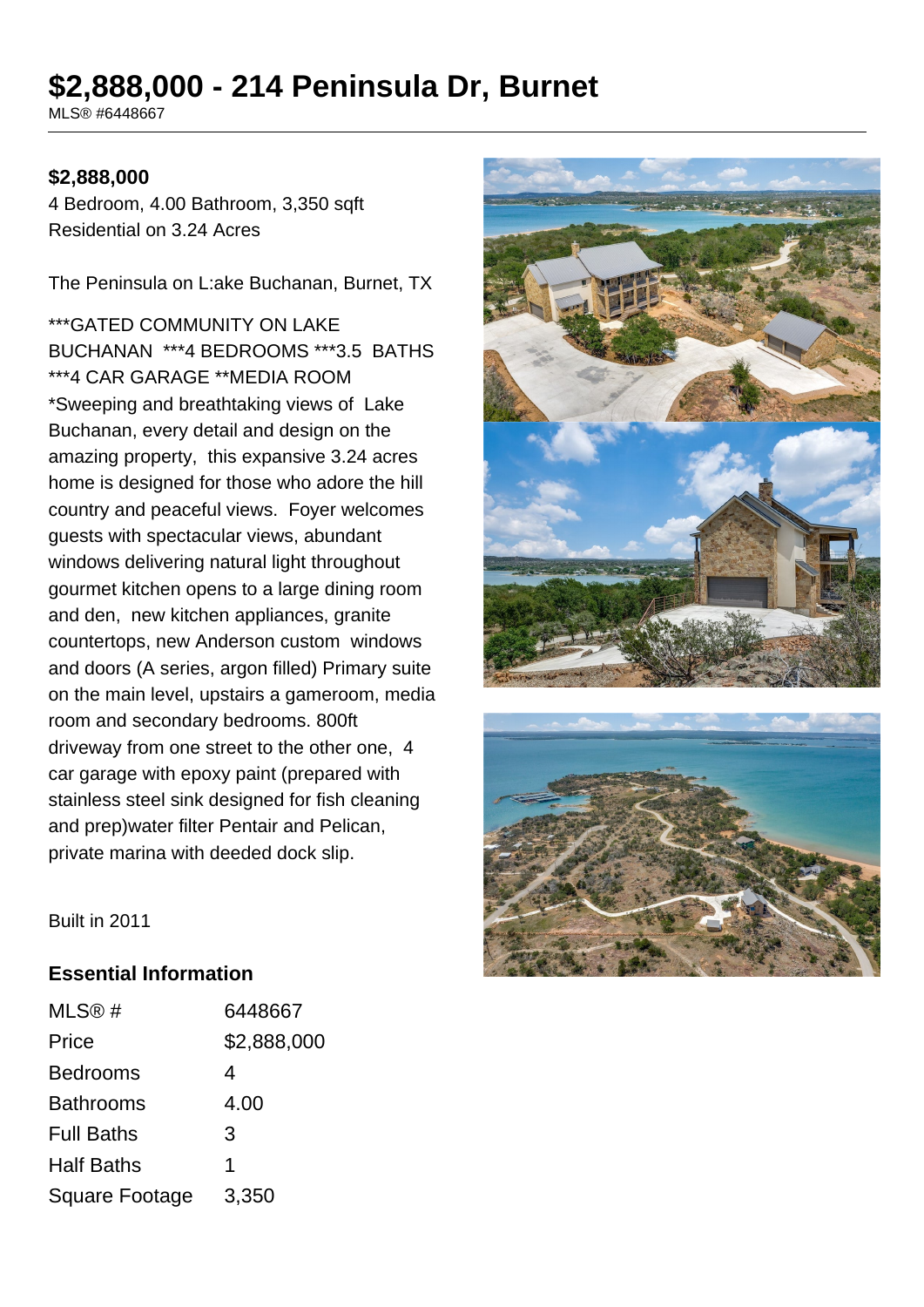| Acres             | 3.24                           |
|-------------------|--------------------------------|
| <b>Year Built</b> | 2011                           |
| <b>Type</b>       | Residential                    |
| Sub-Type          | <b>Single Family Residence</b> |
| <b>Status</b>     | Active                         |

## **Community Information**

| Address      | 214 Peninsula Dr                |
|--------------|---------------------------------|
| Area         | BU                              |
| Subdivision  | The Peninsula on L:ake Buchanan |
| City         | <b>Burnet</b>                   |
| County       | <b>Burnet</b>                   |
| <b>State</b> | TX.                             |
| Zip Code     | 78611                           |

### **Amenities**

| <b>Utilities</b>     | Electricity Available, Electricity Connected, Sewer Not Available, Water<br>Connected, Water Available |
|----------------------|--------------------------------------------------------------------------------------------------------|
| <b>Features</b>      | Common Grounds/Area, Lake, Gated                                                                       |
| Parking              | Garage, Additional Parking, Concrete, Kitchen Level                                                    |
| # of Garages         | 4                                                                                                      |
| View                 | Hills, Lake, Panoramic                                                                                 |
| <b>Is Waterfront</b> | Yes                                                                                                    |
| Waterfront           | Boat Ramp/Lift Access, Lake Front                                                                      |

### **Interior**

| Interior          | Carpet, Tile, Wood                                                |
|-------------------|-------------------------------------------------------------------|
| Appliances        | Dishwasher, Exhaust Fan, Electric Oven, Microwave, Water Softener |
| Heating           | Central, Fireplace(s)                                             |
| # of Fireplaces   |                                                                   |
| <b>Fireplaces</b> | Living Room, Wood Burning                                         |
| # of Stories      |                                                                   |
| <b>Stories</b>    | Two                                                               |

### **Exterior**

|                 | Exterior Features Balcony, Boat Ramp, Boat Slip, Dock, Private Entrance |
|-----------------|-------------------------------------------------------------------------|
| Lot Description | Views, Cul-De-Sac                                                       |
| Roof            | Metal                                                                   |
| Construction    | Stone, Stucco, Frame, Spray Foam Insulation                             |